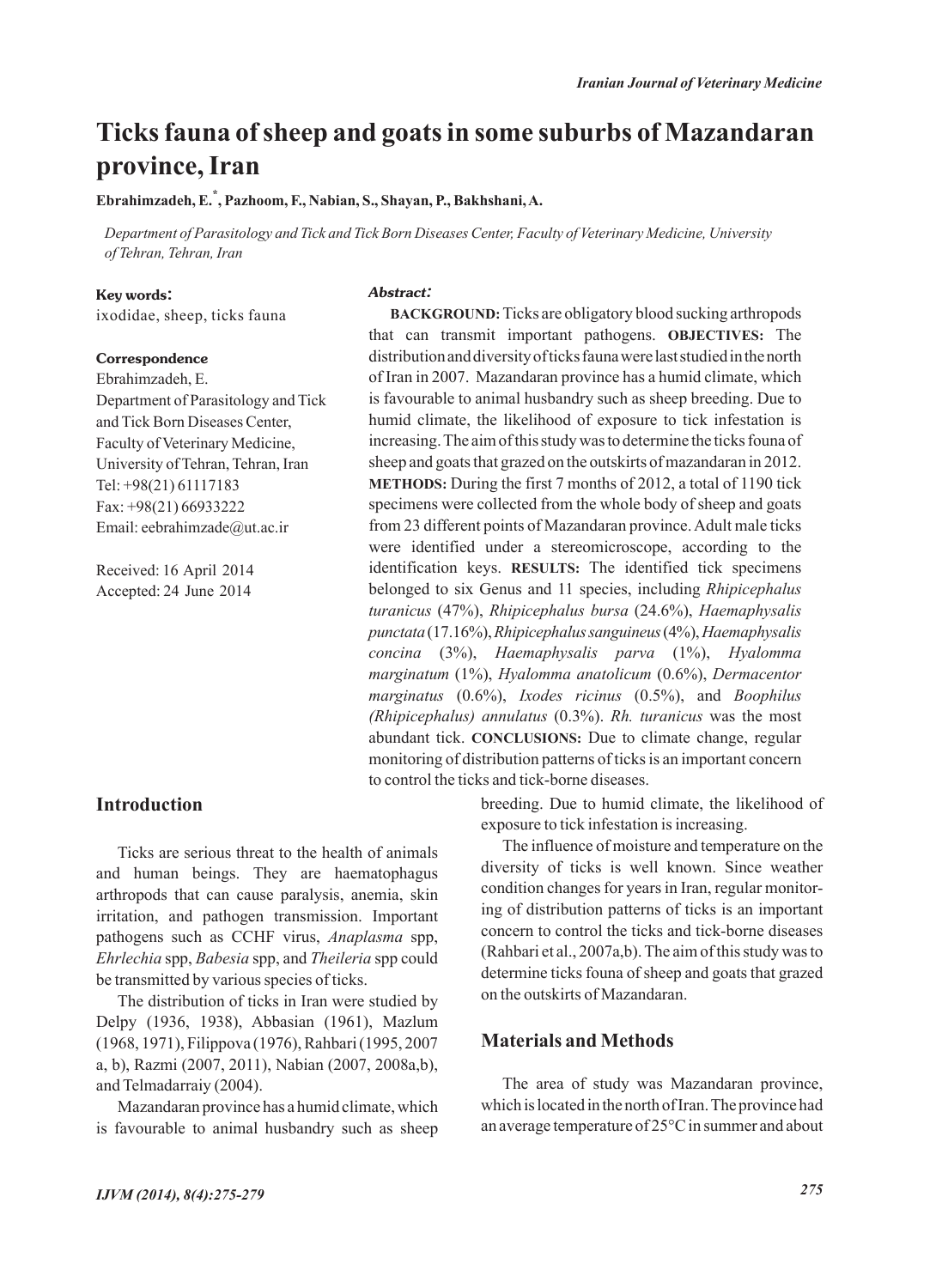9°C in winter, and the annual rainfall averages 615 mm in the eastern part of Mazandaran province and more than 886 mm in the western part in last year (2012). According to Iran Veterinary Organization, 2,023,260 sheep and 217,260 goats have been reported in 2011.

During the first 7 months of 2012, a total of 1351 animals (sheep and goats) from 23 different points of Mazandaran province were inspected. The tick samples were collected from the whole body of infested sheep and goats in some suburbs of Mazandaran province including 8 points from Ghaemshahr, 6 points from Sari, 2 points from Babol, 2 points from Mahmoodabad, 5 points from Savadkooh. In this study, Kou estakhr is the most mountainous area that is located in savadkooh with 1770 m above the sea level and Gol neshin is the lowlaying area that is located near Sari. The height of other location is placed between 2 these points. Tick samples were counted and separately preserved in 70% ethanol. Adult male ticks were identified under a stereomicroscope, according to the identification keys (Mazlum, 1968, 1971; Walker et al., 2003; Estrada-Pena et al., 2004).

# **Results**

In the present study, 321 (23.76%) out of the total 1351 inspected sheep and goats were infested with ticks. Atotal of 1190 ticks (590 female and 600 male) were collected from 321 animals (273 sheep and 48 goats). The occurrence of ticks on sheep and goats were 26% and 15.7%, respectively. Many inspected sheep and goats were free of ticks due to indiscriminate use of Ivermectin. Six genera including *Rhipicephalus*, Haemaphysalis, Hyalomma, Dermacentor, and Ixodes were determined in this study. The identified tick specimens belonged to six Genus and 11 species, including *Rhipicephalus turanicus*(47%), *Rhipicephalus bursa* (24.6%), *Haemaphysalis punctata* (17.16%), *Rhipicephalus sanguineus*(4%), *Haemaphysalis concina*(3%), *Haemaphysalis parva* (1%), *Hyalomma marginatum* (1%), *Hyalomma anatolicum*(0.6%), *Dermacentor marginatus*(0.6%), *Ixodes ricinus*(0.5%), and *Boophilus (Rhipicephalus) annulatus* (0.3%). *Rh. turanicus* was the most abundant of the studied ticks (Table1).

Table 1. Frequency of Tick species on the studied region.

| <b>Tick Species</b> | N <sub>0</sub> | $\frac{0}{0}$ | <b>Region</b>                                      |
|---------------------|----------------|---------------|----------------------------------------------------|
| Rh turanicus        | 282            | 47%           | Ghaemshahr, Sari, Babol,<br>Mahmoodabad, Savadkooh |
| Rh. bursa           | 148            |               | 24.6% Ghaemshahr, Sari, Savadkooh                  |
| Haem. punctata      | 103            | 17.16%        | Savadkooh                                          |
| Rh. sanguineus      | 24             | $4\%$         | Ghaemshahr, Sari, Savadkooh                        |
| Haem. concina       | 18             | 3%            | Savadkooh                                          |
| Haem. parva         | 6              | $1\%$         | Savadkooh                                          |
| Hy. marginatum      | 6              | $1\%$         | Savadkooh                                          |
| Hy. anatolicum      | 4              | $0.6\%$       | Sari                                               |
| D. marginatus       | 4              | $0.6\%$       | Savadkooh                                          |
| <i>Lricinus</i>     | 3              | $0.5\%$       | Savadkooh                                          |
| B.annulatus         | 2              | $0.3\%$       | Savadkooh                                          |
| Total               | 600            | $100\%$       |                                                    |

## **Discussion**

The north of Iran is in a favorable climate condition to sustain tick in the nature. The influence of weather condition on the distribution and abundance of tick species is well known. Therefore, climate change can cause diversity in tick species in a geographical area (Rahbari et al., 2007a).

Global warming will affect climate condition in Iran, and new ticks species and tick-borne diseases will be spread to Iran.

*Rh. turanicus*(47%) was the most abundant of the total ticks in the present study. Razmi et al. (2011) reported that *Rh.turanicus* had the highest frequency in northern and southern parts of Khorasan Razavi province. Nabian and Rahbari (2008) identified *Rh. turanicus* as a rare species in Zagros mountainous area. In Africa, *Rh. turanicus* is present at altitudes ranging from just above sea level to over 2000 m and in regions with annual rainfalls ranging from 100 mm to 1000 mm (Walker et al., 2000). In this study, *Rh. turanicus* was identified in low-laying area from the sea level (like Gol Neshin in Sari) and land with 1770 m above the sea level (kou estakhr). *Rh.turanicus* has been identified as a vector of *Babesia ovis* to the susceptible hosts (Shayan et al., 2007).

Nabian et al. (2007) found *Rh. Sanguineous* (42.37%) as the most prevalent species in Mazandaran province. Hosseini et al. (2010) reported *Rh. Sanguineous* (82.4%) as the most abundant species in Ghaemshahr suburbs. Shayeghi et al. (2005) recorded that *Rh. Sanguineous* (1.8%) had a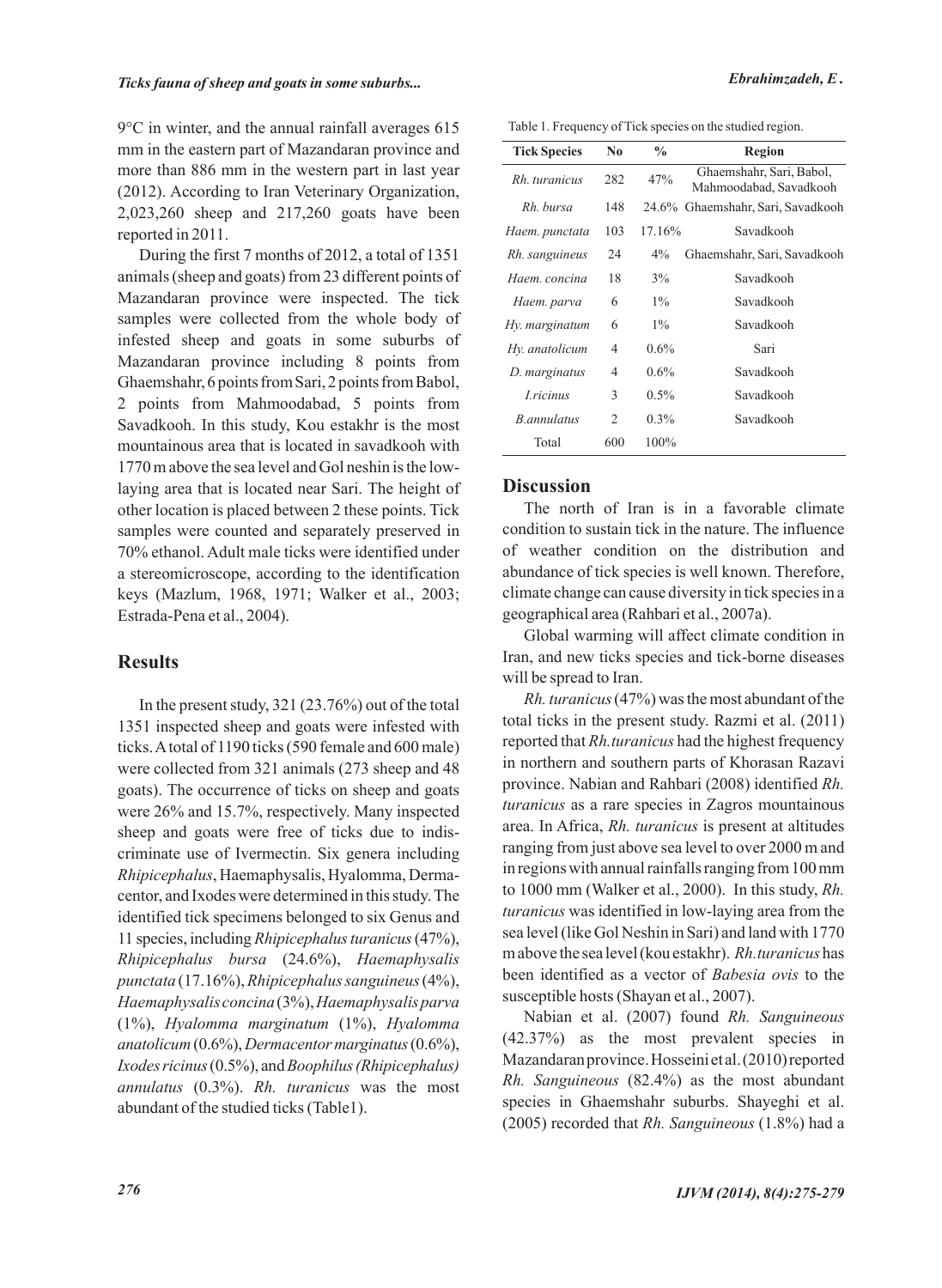low number in Mazandaran province (1.18%) in 2002-2003.

The frequency of *Rh.sanguineus*(4%) was low in the present study. This finding is in contrast with the results of Nabian et al. (2007) and Hosseini et al. (2010) and is in line with the finding of Shayeghi et al.(2005). The preferred host for *Rh.sanguineus*is the domesticated dog (Walker et al., 2000). The agent of canine tick fever, *Babesia* spp. in dogs and *Ehrlichia canis* can be transmitted by this tick.

In contrast with the study of Nabian et al. (2007) and Shayeghi et al. (2005) who did not find *Rh.bursa*, this species was observed as the second numerous species (24.66%) in the present study. Hosseini et al. (2010) found this species in a very small number in Ghaemshahr. Mazlum believed that *Rh.bursa* is a dominant tick in most sheep area (Mazlum,1968, 1971).

*Rh.bursa* prefers low to medium altitude mountain slopes and is present in steppe and semi-desert environments. However, in the present study *Rh. bursa* was found in land with 1770 m above the sea level (kou estakhr). *R.bursa*can transmit *B.bigemina*, *B.bovis*, *Anaplasma marginalae* to cattle, *B.equi*, *B.caballi* to horses, *B.motasi*, *B.ovis*, *A.ovis*to sheep. CCHF virus was isolated from this tick (Walker et al., 2000).

*Haem. punctata* (17.16%) was found as the third prevalent species in Mazandaran's countryside. Nabian et al. (2007) recorded this species in a large number (37.28%) in Mazandaran province. Hosseini et al. (2010) found this species in a very small number in Ghaemshahr. Shayeghi et al. (2005) did not find this species in Mazandaran province in 2002-2003. This species was reported by Mazlum (1968, 1971) in the mountainous areas in the north of Iran. In this study, *Haem. Punctate* was just identified in the mountainous area (kou estakhr). *Haem. punctata* is the vector of *B.motasi* and *B.major* and carries Rickettsia siberica and causes tick paralysis (Yin et al, 1996).

*Haem. concina* (3%) and *Haem. parva* (1%) were recorded in our study to have a small number. Nabian et al. (2007), Hosseini et al. (2010) and Shayeghi et al. (2005) did not report these two species in Mazandaran province. Filipova et al. (1976) mentioned *Haem.parva* and *Haem.concinna* are rare species encountered in Iran; they can be found in Caspian sea, mountainous, and semi-dessert zones of the country. Delpy (1938) found *Haem. concina* on sheep, cattle and horses in mountainous areas of Caspian zone. *Haem.parva* transmit *Theileria sergenti* and Crimen-Congo hemorrhagic fever virus (Shchelkanov et al., 2005). *Haem. concina* is observed in the east of Caspian sea zone and the southern mountainous areas (Rahbari et al. 2007b). This tick was found infected with *A.bovis*, *Rickettsia hulinii*, *Borrelia* and *Francisella tularensis*(Rahbari et al., 2007b). Haemaphysalis spp. were dominant species in kou estakhr in September.

*Hy. marginatum* (1%), *Hy.a. anatolicum* (0.6%), *D. marginatus* (0.6%), *I. ricinus* (0.5%) and *B.annulatus* (0.3%) were observed in a very small number during inspecting infested sheep and goats. Nabian et al. (2007) did not find *Hy. marginatum*, *D. marginatus* and found *Hy.a. anatolicum*(3.38%) and *I.ricinus*(3.38%) in a small number in Mazandaran . The frequency of *B.annulatus* was reported as 10.16% by them. Hosseini et al. (2010) observed *I.ricinus* (15.2%) and *B.annulatus* (1.2%); however, he did not find the other abovementioned species.

Shayeghi et al. (2005) reported the frequency of *Hy. marginatum* (1.66%), *Hy.anatolicum* (1.33%), *D.marginatus* (1.72%), *I.ricinus* (27.45%), *B. annulatus*(8.34%).

According to the finding of Vahedi-Noori et al. (2012) activity of *I.ricinus* in Mazandaran is dependent to the cold and humid month of the year, therefore probably this is the cause that we didn't find this tick in the summer in Mazandaran. *I. ricinus* was found in May and September in Savad Kooh. This tick is mostly found in Northern Turkey that has a high rain fall and tense forest (Aydin and Bakirci, 2007).

Walker et al. (2000) emphasized that *Borrelia burgdirferi* and *A. phagocytophilia* were transmitted by *I.ricinus*. Morisod et al. (1972) described that *B.bovis* was transmitted by this tick.

In the present study, *D.marginatus* was identified just in the mountainous area of Mazandaran province. This finding is in accordance with Nabian et al. (2008) who emphasized this tick could hardly adapt in low-lying areas from the sea.

Black sea climate and tick fauna in Turkey are similar to those of northern Iran (Aydin and Bakirci, 2007). *Amblyomma variegatum* have been found in the border of Turkey to the Syria, with warm and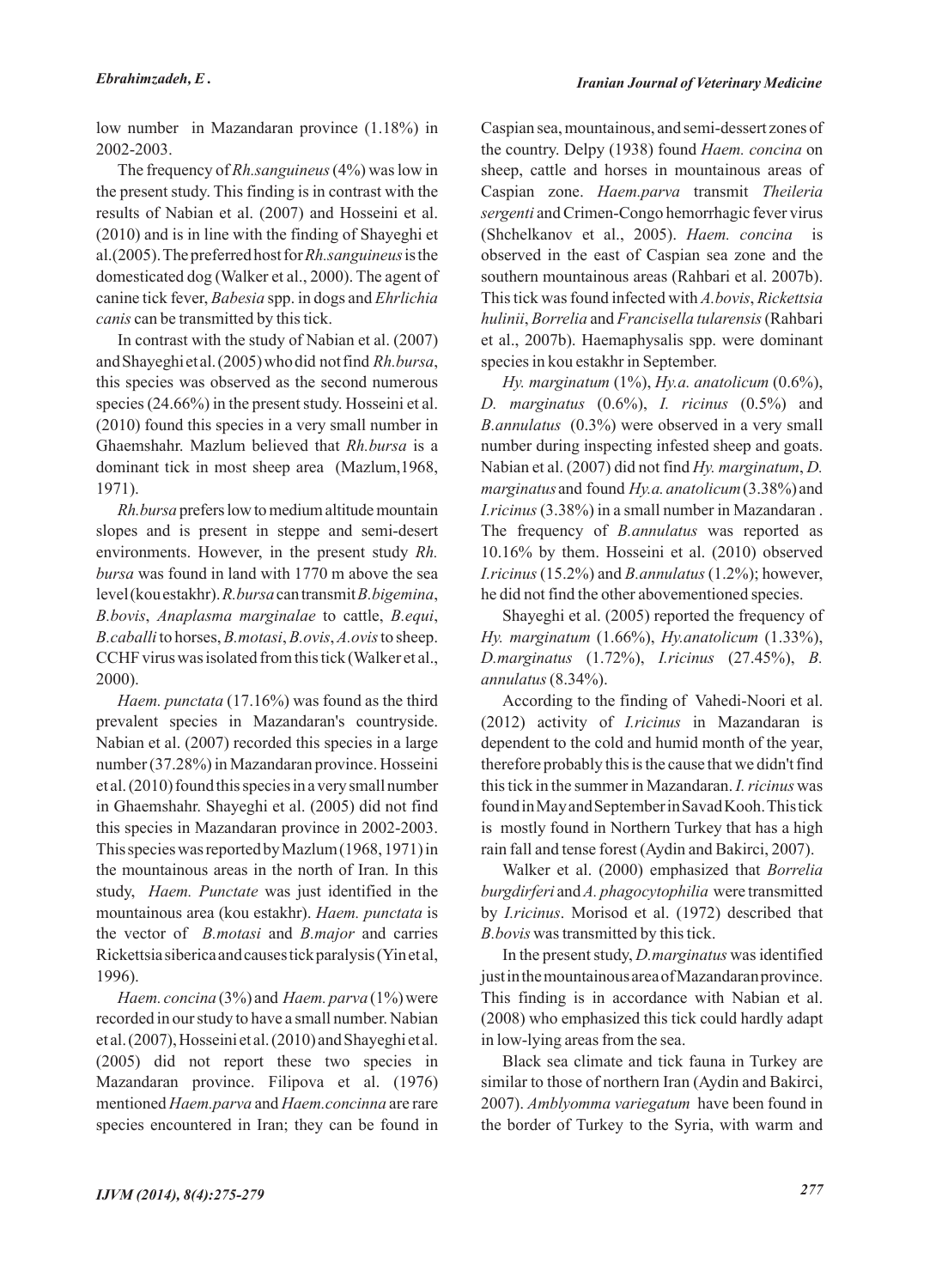semidesert climate condition. This tick has not been reported from Iran until now.

## **Acknowledgments**

This research was supported by grants from the university of Tehran. We are grateful to the Research Council of the University of Tehran and the Research Council of the faculty of Veterinary Medicine of the University of Tehran for financial support under project no. 27927/1/1.

## **References**

- Abbasian, L. (1961) Records of tick (Acarina: 1. Ixodidae) occurring in Iran and their distributional data. Acarologia. 3: 546-59.
- Aydin, L., Bakirci, S. (2007) Geographical distribu-2. tion of ticks in Turkey. Parasitol Res. 101:163-166.
- 3. Delpy, L. (1936) Note sur les Ixodides dugenre Hyalomma (Koch). Annels deParasitologie. 14: 206- 45.
- Delpy, L. (1938) Les especes iranienes dugenre 4. Haemaphysalis Koch 1844. Annalles de Parasitologie Humaine et Comparee. 16: 1-10.
- Estrada-pena, A., Bouattour, A., Camicas, J.L., 5. Walker, A.R. (2004) Ticks of Domestic animals in the mediterranean. A guide to the identification of species. Bioscience reports, London, UK.
- 6. Filopova, N.A., Neronov, V.M., Farhang-Azad, A. (1976) Data on ixodid tick fauna (Acarina, Ixodidae) of small mammals in Iran (in Russian). Ent Obozr. 55: 467-479.
- 7. Hosseini vasoukolaei, N., Telmadarraiy, Z., Vatandoost, H., Yaghoobi Ershadi, M.R., Hosseini vasoukolaei, M., Oshaghi, M.A. (2010) Survey of tick species parasiting domestic ruminants in Ghaemshahr County, Mazandaran province, Iran. Asian pac J Trop Med. 3: 804-806.
- Mazlum, Z. (1968) Hyalomma asiaticum asiaticum 8. (Schulze and Schlottke) 1929. Its distribution, hosts, seasonal activity, life cycle and role in transmission of bovine theileriosis in Iran. Acarologia. 10: 437-42.
- Mazlum, Z. (1971) Ticks of domestic animals in Iran: 9. Geographic distribution, host relation, and seasonal activity. J Vet Res, Univ Tehran, Iran. 27: 1-32.
- 10. Morisod, A., Brossard, M., Lambert, C., Suter, H., Aeschlimann, A. (1972) *Babesia bovis*: transmission

by *Ixodes ricinus* (Ixodoidea) on the Rhone plain Schweiz Arch Tierheilkd. 114: 387-91.

- 11. Nabian, S., Rahbari, S. (2008) Occurrence of soft and hard ticks on ruminants in zagros mountainous areas of Iran. Iranian J Arthropod Borne Dis. 2: 16-20.
- 12. Nabian, S., Rahbari, S., Shayan, P., Haddadzadeh, H.R. (2007) Current status of tick fauna in North of Iran. Iran J Parasitol. 2:12-17.
- 13. Nabian, S., Rahbari, S., Shayan, P., Haddadzadeh, H.R. (2008). Identification of tick species of *Dermacentor* in some localities of Iran. 63: 123-126.
- 14. Rahbari, S. (1995) Studies on some ecological aspects of tick fauna of West Azarbayejan, Iran. J Appl Anim Res. 7: 189-94.
- Rahbari, S., Nabian, S., Shayan, P. (2007a) Primary 15. report on distribution of tick fauna in Iran. Parasitol Res. 101:175-S177.
- 16. Rahbari, S., Nabian, S., Shayan, P., Haddadzadeh, H.R. (2007b) Status of Haemaphysalis tick infestation in domestic ruminants in Iran. Korean J Parasitol. 45: 129-132.
- 17. Razmi, G.R., Glinsharifodini, M., Sarvi, S.H. (2007) Prevalence of ixodid ticks on cattle in Mazandaran province, Iran. Korean J Parasitol. 45: 307-310.
- 18. Razmi, G.R., Najarnejad, V., Rashtibaf, M. (2011) Determination the frequency of Ixodid ticks on the sheep in Khorasan Razavi province, Iran. Arch Razi Inst. 66: 129-132.
- 19. Shayan, P., Hooshmand, E., Rahbari, S., Nabian, S. (2007) Determination of *Rhipicephalus* spp. as vectors for *Babesia ovis* in Iran. Parasitol Res. 101: 1029-33.
- 20. Shayeghi, M., Piazak, N., Yazdi, F., Abolhasani, M. (2005) Geographical distribution of soft and hard ticks in Mazandaran province. Journal of School of Public Health and Institute of Public Health Research (In Persian). 3: 49-56
- 21. Shchelkanov, MIu., Kolobukhina, LV., Moskvina, TM., Aushev, ID., Kartoev, AA., Kelli, EI., Merkulova, LN., Grenkova, EP., Samokhvalov, EI., Petriaev, VG., Serobian, AG., Klimova, EA., Galkina, IV., Malyshev, NA., Aristova, VA., Slavskii, AA., Luk'ianova, NA., Deriabin, PG., Gromashevskii, VL., Efremenko, VI., Onishchenko, GG., L'vov, DK. (2005) Detection of the circulation of Crimean-Congo hemorrhagic fever virus in the piedmont steppes of the North Caucasus. Vopr Virusol. 50: 9- 15.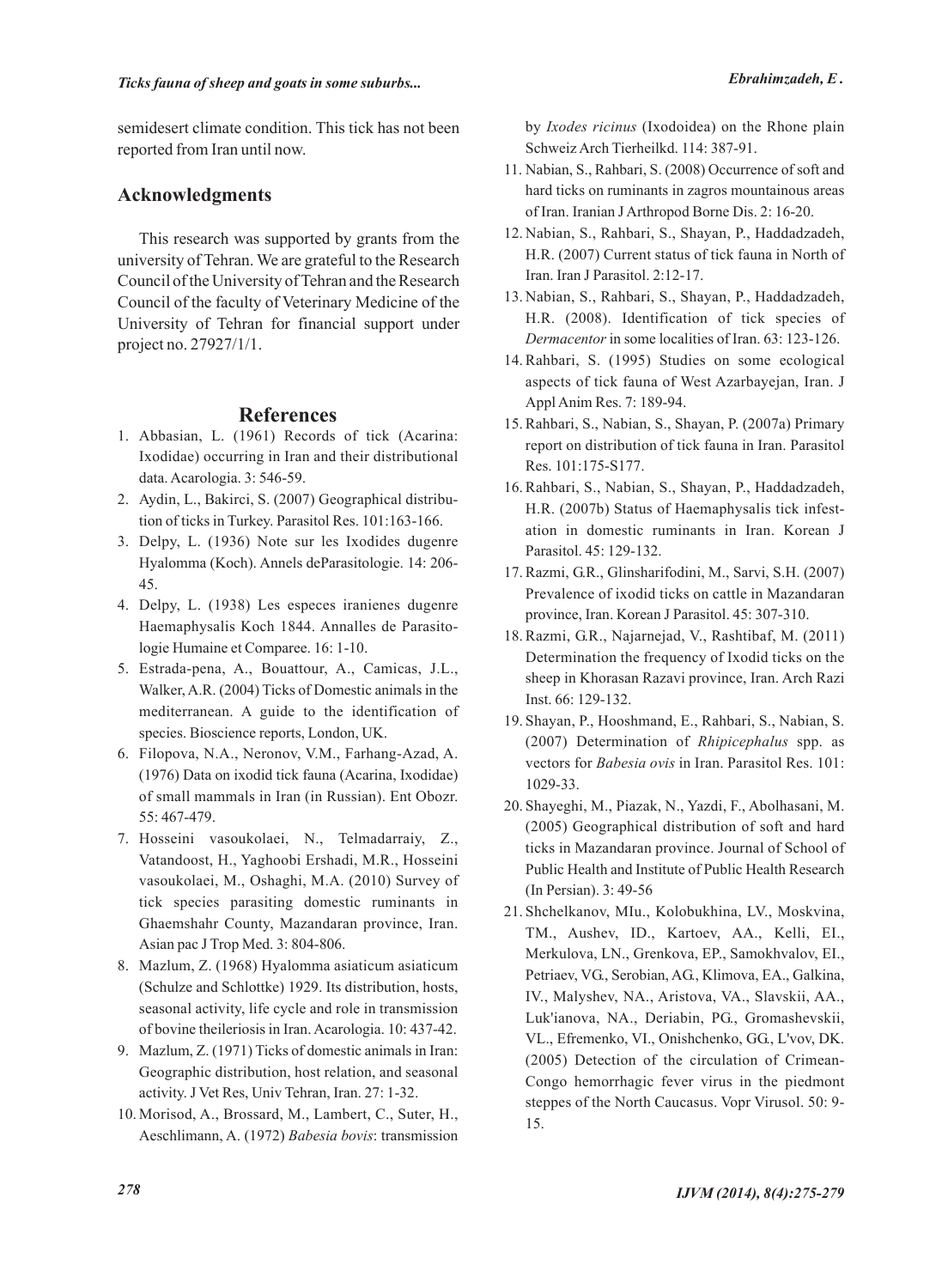- 22. Telmadarraiy, Z., Bahrami, A., Vatandoost, H. (2004) A survey on fauna of ticks in west azerbaijan province, Iran. Iran J Public Health. 33: 65-69.
- 23. Vahedi-Noori, N., Rahbari, S., Bokaei, S. (2012) The seasonal activity of *Ixodes ricinus* tick in Amol, Mazandaran province, Northern Iran. J Arthropod Borne Dis. 6: 129-135.
- Walker, J.B., Keirans, J.E., Horak, I.G. (2000) The 24. Genus *Rhipicephalus* (Acari, IXodidae) A guide to the brown ticks of the world. Cambridge University Press. Cambridge. New York, USA.
- 25. Walker, A.R., Bouattour, A., Camicas, J.L., Estrada-Pena, A, Horak, I.G., Latif,A, Pegram, R.G., Preston, P.M.(2003) Ticks of domestic animals in Africa, A guide to identification of species. Biosience Reports. Scotland, UK.
- Yin, H., Lu, W., Luo, J., Zhang, Q., Lu, W., Dou, H. 26.(1996) Experiments on the transmission of *Babesia major* and *Babesia bigemina* by *Haemaphysalis punctata*. Vet Parasitol. 67: 89-98.